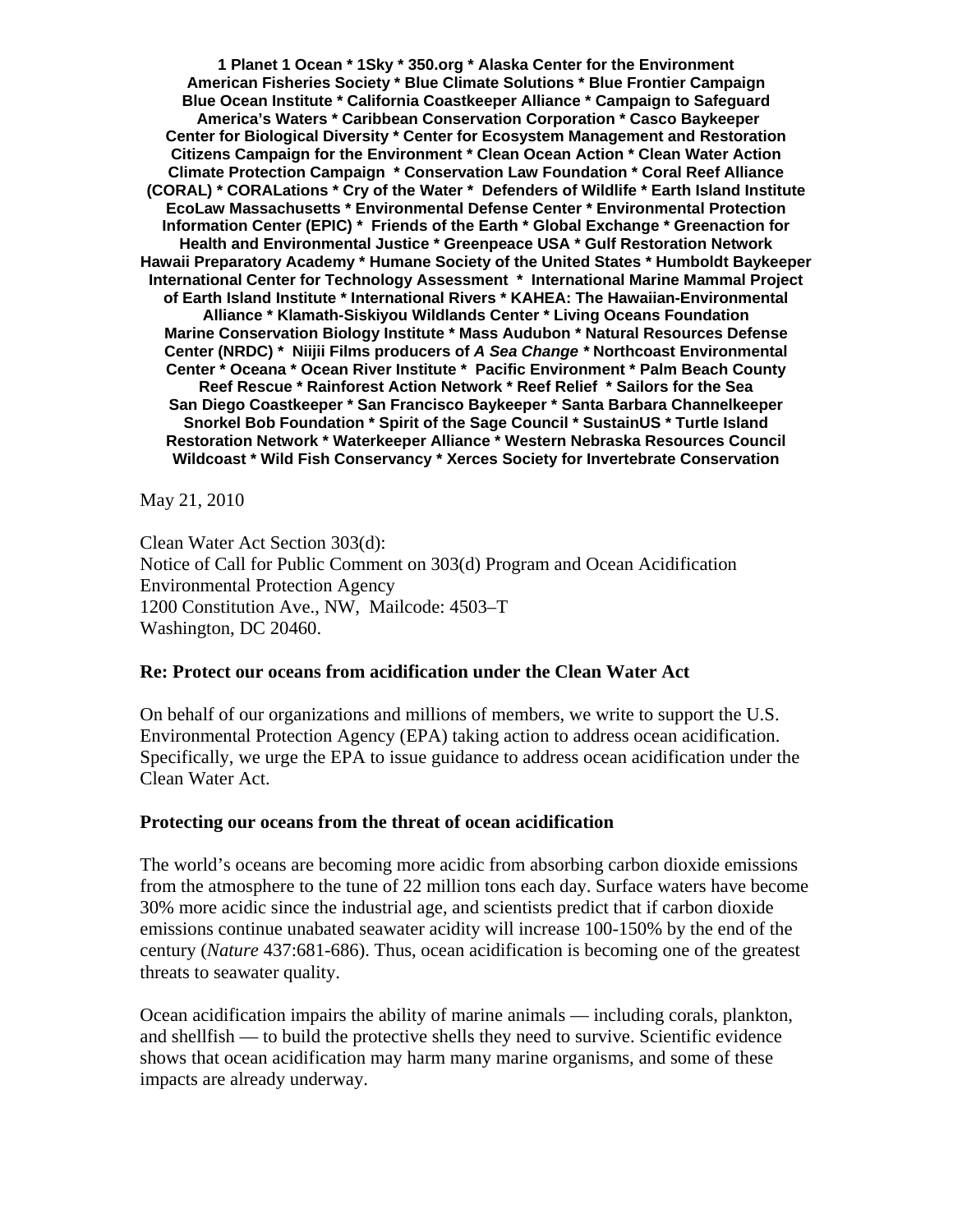- Studies of certain corals, shellfish, and plankton show that they will have difficulty building and maintaining their structures under future conditions of acidification (*Limnol. Oceanogr*. 54(6):2072–2080, *J. of Marine Sci.* 65: 414– 432, *Geochem. Geophys. Geosyst*. 10:Q07005).
- Slower growth rates have already been observed in some corals, and many corals could be lost within a few decades due to global warming and acidification (*Science* 323:116-119*, Marine Pollution Bull.* 58:1428-1436).
- Pacific Coast oyster hatcheries are experiencing difficulties that may be related to acidification, and two of the largest hatcheries report production rates down by as much as 80% (*PLoS ONE* 4(5):e5661).
- Some plankton are growing thinner and weaker shells in polar regions, which are more vulnerable to ocean acidification (*Nature Geosci.* 2:276-280).
- Studies show that exposure of fish, squid, and other animals to future levels of ocean acidification may disrupt metabolism and other biological functions (*J. of Oceanogr.* 60:705-718; *PNAS* 105:20776-20780; *J. of Oceanogr.* 60:731-741).

Ocean acidification could have serious impacts on marine biodiversity, as well as the coastal communities and economies that depend on our oceans. The marine ecosystems threatened by ocean acidification provide valuable services ranging from fishing and shellfish harvesting to coastal tourism and protection. To prevent some of its worst consequences it is imperative that EPA take swift action to address ocean acidification.

## **EPA leadership and guidance on ocean acidification is needed**

We support EPA implementing the Clean Water Act to address ocean acidification. The Clean Water Act's objective is to restore and maintain the chemical, physical and biological integrity of the nation's waters. It has successfully reduced water pollution and must be fully employed to address ocean acidification. Section 303(d) of the Clean Water Act is well suited to address ocean acidification because it was designed for water pollution problems originating from various sources, including the atmosphere.

EPA should direct prompt action while such efforts can still avert the worst impacts of ocean acidification. Under the Clean Water Act, EPA can and should develop a framework coordinating state and federal action to prevent ocean acidification. Specifically, we urge EPA to:

- 1. Issue guidance on how to address ocean acidification under the Clean Water Act, including precautionary strategies for addressing this water quality problem.
- 2. Work with states to ensure the use of the best available science on ocean acidification when establishing water quality standards, identifying threatened and impaired waters, and calculating and implementing total maximum daily loads.
- 3. Provide guidance for state, tribal, and territorial governments on how to monitor ocean acidification and its ecological consequences; as well as promote management and adaptation planning for coastal and marine areas.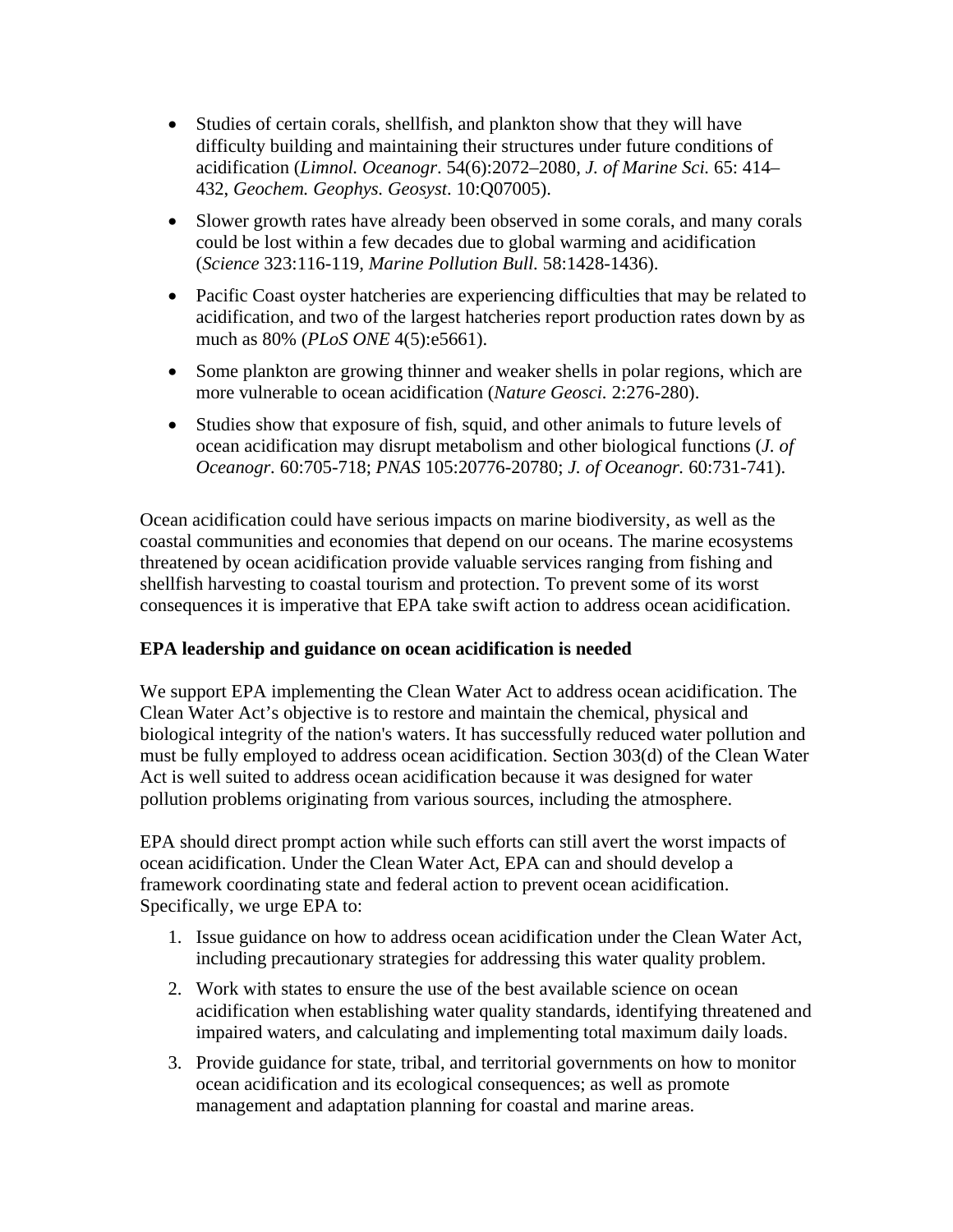EPA guidance would fulfill a critical need because as ocean acidification becomes more severe, all coastal regions will have to confront its impacts. Ocean acidification is already becoming apparent in vulnerable regions, including the entire West Coast, Alaska's productive waters, and the Caribbean, which could soon threaten Florida's coral reefs (*Science* 320:1490-92, *Oceanogr.* 22: 160-171, *J. of Geophys. Res.* 113:C10031). EPA guidance should inform strategic responses to ocean acidification.

EPA action is needed to protect our coasts and oceans from the alarming impacts of ocean acidification. Moreover, approaches to ocean acidification under the Clean Water Act can and will complement local, state, and federal efforts to reduce carbon dioxide emissions. We thank you again for your leadership on environmental issues and support EPA's efforts to protect America's oceans and coasts from ocean acidification.

Most sincerely,

David Guggenheim, Ph.D., President 1 Planet 1 Ocean

Gillian Caldwell, Executive Director 1Sky

May Boeve 350.org

Toby Smith, Executive Director Alaska Center for the Environment

Gus Rassam, PhD, Executive Director American Fisheries Society (AFS)

Steven Lutz, Executive Director Blue Climate Solutions

David Helvarg, President Blue Frontier Campaign

Carl Safina, Ph.D., President Blue Ocean Institute

Sara Aminzadeh, Programs Manager California Coastkeeper Alliance

Gershon Cohen Ph.D., Project Director Campaign to Safeguard America's Waters Project of Earth Island Institute

David Godfrey, Executive Director Caribbean Conservation Corporation

Joe Payne Casco Baykeeper Miyoko Sakashita, Oceans Director Center for Biological Diversity

Andrew J. Gunther, Ph.D., Executive **Director** Center for Ecosystem Management and

Restoration Adrienne Esposito, Executive Director

Citizens Campaign for the Environment

Cindy Zipf, Executive Director Clean Ocean Action

John DeCock, President Clean Water Action

Mike Sandler, Co-Founder Climate Protection Campaign

Christopher M. Kilian, Vice President Conservation Law Foundation.

Brian Huse, Executive Director Coral Reef Alliance (CORAL)

Mary Ann Lucking, Director **CORALations** 

Stephanie Clark Cry of the Water

Noah Matson, Vice President for Climate Change and Natural Resources Adaptation Defenders of Wildlife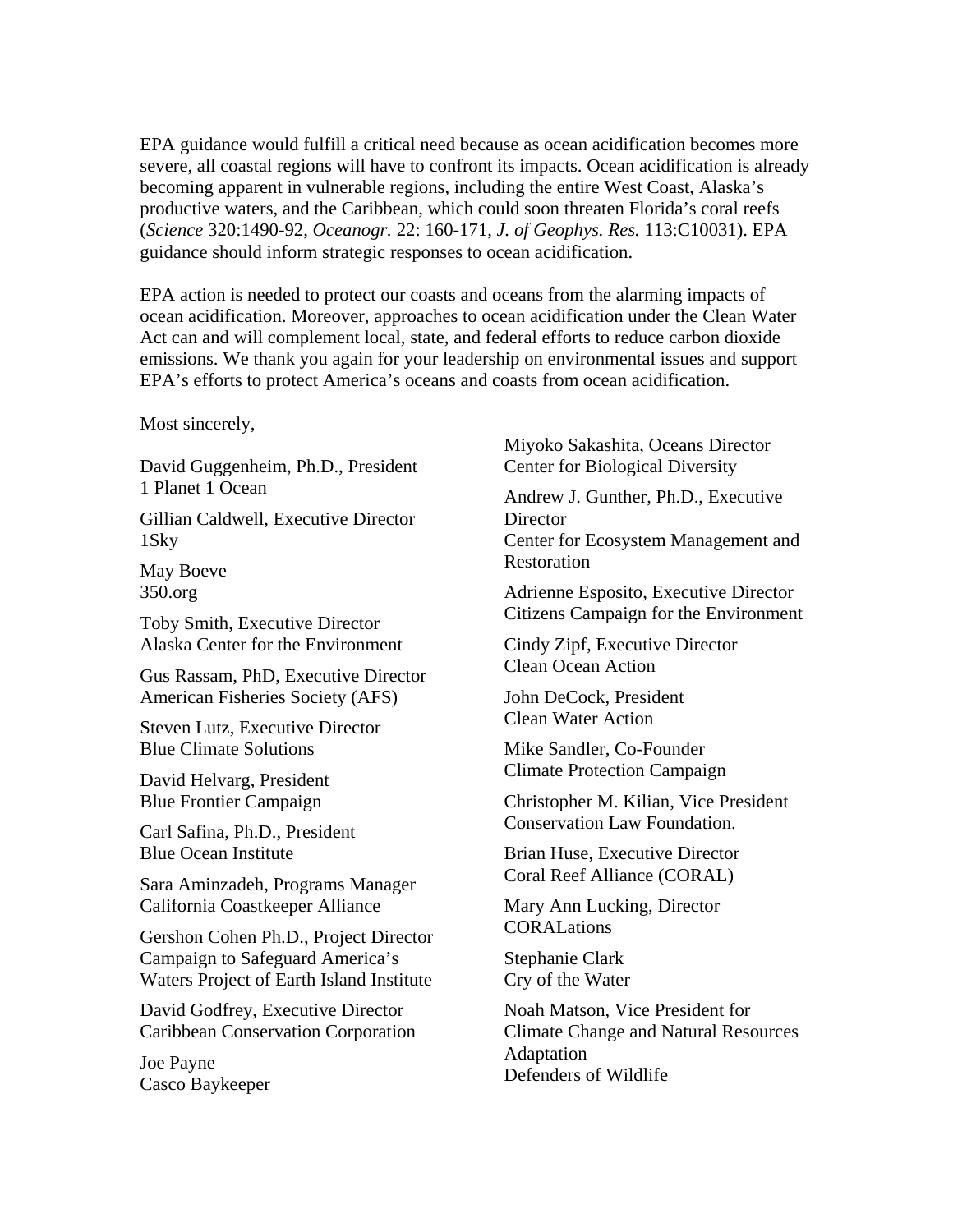John A. Knox, Executive Director Earth Island Institute

Margaret E. Sheehan, Partner EcoLaw Massachusetts

Linda Krop, Chief Counsel Environmental Defense Center

Scott Greacen, Executive Director EPIC - the Environmental Protection Information Center

Bradley Angel, Executive Director Greenaction for Health and Environmental Justice

Marcie Keever, Clean Vessels Campaign **Director** Friends of the Earth

Kirsten Moller, Executive Director Global Exchange

Damon Moglen, Global Warming Campaign Director Greenpeace USA

Cyn Sarthou, Executive Director Gulf Restoration Network

Marc R. Rice Director, Science and Technology Hawaii Preparatory Academy

John W. Grandy, Ph.D., Senior Vice President Humane Society of the United States

Pete Nichols Humboldt Baykeeper

Andrew Kimbrell, Executive Director International Center for Technology Assessment

David Phillips, Director International Marine Mammal Project of Earth Island Institute

Payal Parekh, Climate Scientist International Rivers

Marti Townsend, Program Director KAHEA: The Hawaiian-Environmental Alliance

Lesley Adams, Rogue Riverkeeper Klamath-Siskiyou Wildlands Center Philip G. Renaud, Executive Director Living Oceans Foundation

John Guinotte, Ph.D., Marine Biogeographer Marine Conservation Biology Institute

John J. Clarke, Director of Public Policy & Government Relations Mass Audubon

Bradford H. Sewell, Senior Attorney Natural Resources Defense Council (NRDC)

Barbara Ettinger, Director Niijii Films, Inc. producers of *A Sea Change: Imagine a World without Fish* 

Tara Stetz Northcoast Environmental Center

Jeff Short, Pacific Science Director Oceana

Rob Moir, PhD, Executive Director Ocean River Institute

David Gordon, Executive Director Pacific Environment

Ed Tichenor, Director Palm Beach Reef Rescue

Rebecca Tarbotton, Acting Executive **Director** 

Rainforest Action Network

Paul G. Johnson, State Programs & Policy Director Reef Relief

Dan Pingaro, CEO Sailors for the Sea

Jill Witkowski San Diego Coastkeeper